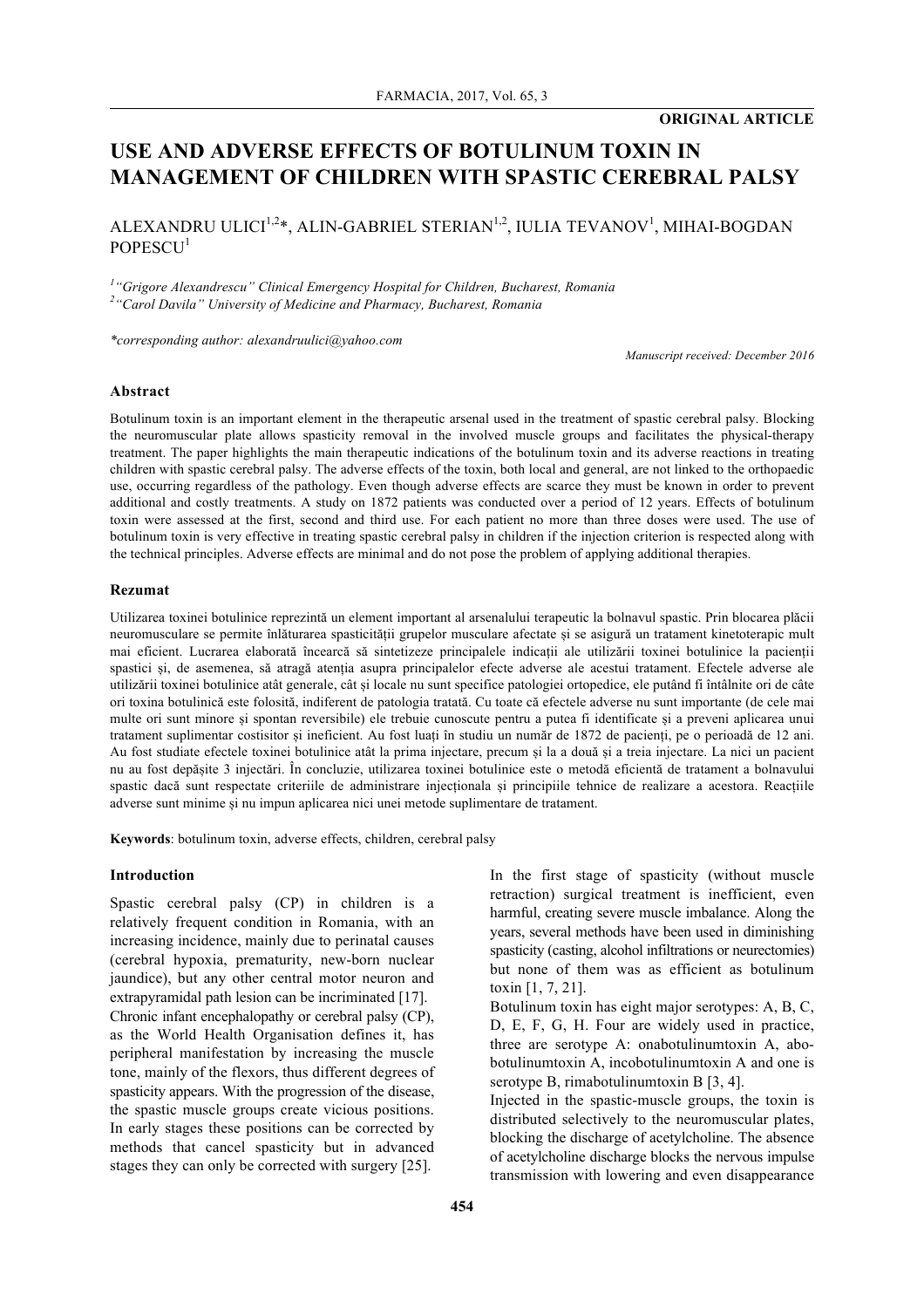of the muscle group spasticity [11]. Botulinum toxin cannot cure spastic cerebral palsy but through its actions, along with adequate physical therapy it can prevent sequelae and vicious positions. During the relaxation period that the toxin offers, the child can learn the walking scheme and gain the ability of managing fine movements and even though the spasticity reappears (the relaxing effect lasts between 4 and 6 months) the child learns how to manage it [3]. Another major advantage of this treatment is that it can postpone surgical treatment which is rarely followed by good results [1, 7, 21]. Two randomized studies have shown that botulinum toxin A improves initial foot contact and gross motor function [11, 15, 24].

During the phase of muscle retractions, the efficacy of the toxin treatment diminishes significantly and the vicious position can only be corrected by surgery. Despite all of this, whenever there is an exaggerated muscle tone, botulinum toxin can be used to increase the patient's quality of life.

An important part of our study was dedicated to analysing adverse effects of the toxin, assuring that this therapeutic method is a key element in the arsenal used to treat the spastic child. The literature data suggests that the adverse effects of the toxin are not linked to the affection for which it is used and they can arise regardless of the site of injection. We have monitored the occurrence of two adverse effect categories: local ones and general [1, 7, 21].

### **Materials and Methods**

We present a prospective, observational study on a group of 1872 patients in a period of 12 years (2004 - 2016). The study was approved by the Ethics Committee of our institution. The patients were enrolled, after their parents/legal tutors, signed the informed consent. The inclusion criteria were: patients that suffered from CP, spastic and dyskinetic forms treated with Botulinum toxin Type A.

We have excluded the patients under 2 years of age, as for this age group there are no established injection protocols, excessive and premature spastic muscle groups that underwent lengthening for which relaxing through blocking the neuromuscular plates wouldn't bring any benefit.

The main objective of this study was to analyse the local and general effects in the Botulinum toxin treatment of CP patients and also assessing the efficacy of this therapy. The statistical data analysis was done by using Microsoft Office Excel.

Botulinum toxin type A was used (a protein complex with a molecular weight of 140,000 Dalton) giving it great neuromuscular plate penetration. Its origin lies among the seven neurotoxins produced by the anaerobe bacteria *Clostridium botulinum*. The injection blocks the release of acetylcholine from synaptic

vesicles. The neuromuscular plates cease their activity and after a while acetylcholine stops being released. According to most authors, muscle contracture reappears after new lower activity neuromuscular plates form at the site of injection [5, 9, 20, 23].

We used Botulinum toxin (Dysport<sup>®</sup>, Ipsen) under lyophilized form of 500 IU. Each unit is the equivalent of LD50 (the lethal dose in 50% of the intraperitoneal injected mice) [19].

The mean dose used was 20 - 30 IU/kg, the toxic dose being 500 times bigger than the therapeutic dose [18, 20, 23]. The use of a lower dose was avoided in order to prevent the lack of effect.

In order to quantify the injected dose we used the protocol from the Recovery Clinic in Besancon, France, dissolving the 500 IU in 2.5 mL of saline, obtaining a dilution of 200 IU/mL. We recommend to avoid stirring when dissolving the lyophilized toxin to prevent the loss of the characteristics of the toxin. The prepared solution is then aspired in 1 mL syringes and injected under general anaesthesia in order to place multiple injections in the targeted spots. The total dose varies with the patient's weight and the muscle groups to be injected. The literature data shows that the repartition of the neuromuscular plates is not uniform and in order to inject the areas with a high density of neuromuscular plates we used electromyography [6, 25]. In the absence of electromyography, the map of neuromuscular points of Tardieu can be used [5, 7, 8, 9].

Eun Sook Park *et al.* used ultrasonography to demonstrate that Botulinum toxin A injections change muscle architecture. Spasticity was reduced when measured by Tardieu and Ashworth scale at 1 and 3 months after injection [10].

After injection we applied the international standard [18, 20, 23] for the disposal of botulinum toxin: the used vials, the syringes and needles to be introduced in a chloride hypertonic solution to inactivate the toxin; gloves and surgical drapes to be sent to the hospital's crematorium; the unused toxin not to be stored in vials and decontaminated using chloride solution for a 30 minute contact time and disposed of, down the drain, with plenty of water.

### **Results and Discussion**

The majority, 76.3%, 1430 patients, belonged to the group of 2 to 7 years. Patients who were older than 17, represented a particular group, the toxin being injected for improving their condition in order to perform a mandatory surgical intervention (Figure 1).

In most cases the total dose was of 500 IU, but because the quantity that has to be injected depends on the patient's weight and the targeted muscle groups, the dosage varied between 200 and 800 IU.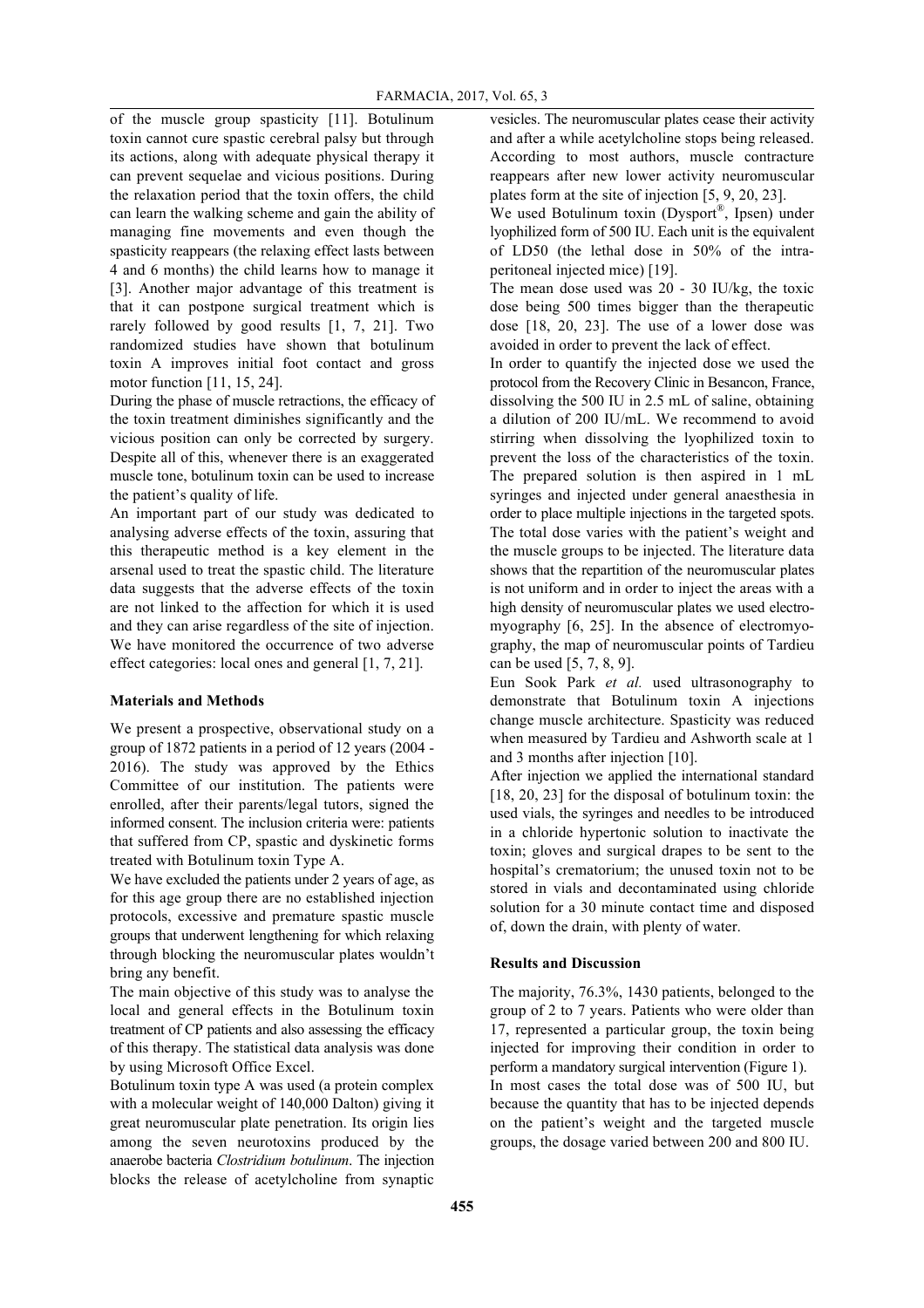

### *Botulinum toxin indications*

*Absolute indications for injecting botulinum toxin*. CP, especially the spastic and dyskinetic forms, where muscle retraction has not been installed.

*Relative indications for injecting botulinum toxin*. The spastic disease in which the muscle retraction has not set in, but in which the decrease of muscular hypertonia could lead to a motricity sector within normal range. Patients with spasticity that underwent surgery and don't have a big discrepancy between the sector of mobility and motricity after a possible length overcorrection.

*Contraindications for injecting botulinum toxin*. Patients with known hypersensitivity to any botulinum toxin preparation or to any of the excipients. Patients with infection at the sites to be injected or in patients known to be allergic to lactose.

Throughout our series 65% of the patients had absolute indication and 35% relative indication for toxin injection. From the cases with relative indications 29% had mild or moderate muscle retraction and 6% were operated prior to injection (Figure 2).



The most frequent vicious position that was addressed was equinus foot, followed by *genu flexum* (Figure 3).



Case repartition according to vicious positions

*Vicious positions that were treated with botulinum toxin*

*Genu flexum*. Genu flexum of over 10º. The possibility of surpassing the area of maximum spasticity. The hamstring and gastrocnemius muscles are injected.

*Equinus foot*. Equinus foot with a maximum dorsal flexion of -15°. Through passive movements exceeding the spasticity area and obtaining a dorsal flexion of at least 10º. Gastrocnemius and soleus muscles are injected.

*Equinovarus foot*. Fixed adduction of the foot comparing to the leg axis of 10 - 15º associated with the equinus modifications. Gastrocnemius, soleus and tibialis posterior muscles are injected (Figure 4) [13, 22].



Equinovarus foot

*Flexed elbow, flexed wrist, forearm in pronation*. The vicious positions of the upper limbs require a larger dose on every muscle group and the post injection recovery is less efficient than in the case of the lower limb. Biceps brachial, anconaeus epitrochlearis and if needed, the quadrate pronator muscle are injected (Figure 5) [23].



**Figure 5.** Forearm in pronation, flexed wrist

Post injection, the affected limb segment is immobilized in a cast so that the toxin's effect would set in faster. Robert M Kay *et al.* stated in his studies that casting after injection accelerates the toxin's effect with longer lasting action [14]. Anaesthetic relaxation allows a total correction of the vicious position,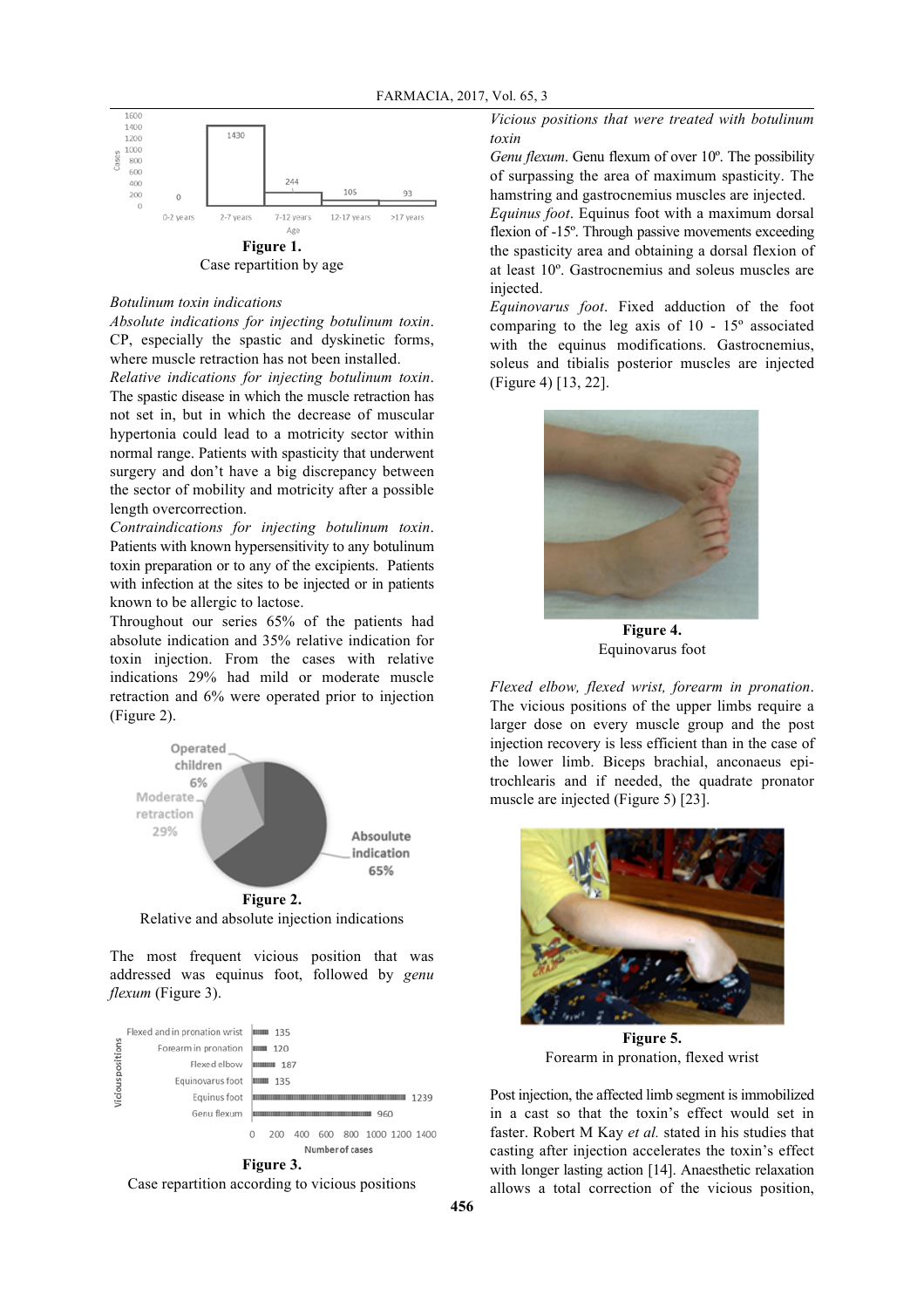especially in the cases where toxin injection had absolute indications. The cast was kept for 7 days, according to the majority of literature data [5, 7]. Physical therapy procedures were started immediately after cast removal and re-evaluation was made at a 2 week interval.

Re-injection wasn't made sooner than 3 months. Adverse reactions were followed for each patient. Their vast majority was in accordance to the data already published [21].

We have followed both general (fatigue, nausea, flu-like symptoms-fever, headache and cough) and local (rush, hematoma- probably a procedural adverse effect, prolonged muscle hypotonia, the lack of effect) adverse reactions (Table I) [12]. There were cases in which both local and general adverse effects were encountered.

### **Table I**

| General and local adverse effects |  |  |  |
|-----------------------------------|--|--|--|
|-----------------------------------|--|--|--|

| General  |         | Local             |                  |           |          |
|----------|---------|-------------------|------------------|-----------|----------|
| Nausea   | Fatigue | Flu-like symptoms | Muscle hypotonia | Skin rush | Hematoma |
|          | 364     | 84                | 259              | 42        |          |
| $3.04\%$ | 19.44%  | 4.84%             | 13.83%           | $2.24\%$  | 12%      |

In 73 cases (3.89%) there was an absence of botulinum toxin effect. From these, 60 were after reinjection and we attribute them to the appearance of antibodies. From the 13 cases without effect, in 3 we identified errors of applying the injection protocol (in 2 patients a longer period than the one stated by the manufacturer passed between the time the toxin was removed from the refrigerator and the moment of injection and in 1 case a lower dose than indicated by body weight was used) (Figure 6). It is possible that the rate of local adverse reactions to be higher, as cast immobilization could prevent their identification.

We evaluated the patients by clinical examination at 7, 14 and 30 days follow-up and we divided the results in three categories, as seen in Table II.



**Figure 6.** Botulinum toxin effect absence

**Table II**

Results appreciation criteria

| Excellent                 | Good                           | Failure                   |  |
|---------------------------|--------------------------------|---------------------------|--|
| Effect onset in 14 days   | Effect onset in 30 days        |                           |  |
| Independent gait          | Good motricity, sustained gait | Absence of post injection |  |
| Fine upper limb movements | Possibility of self-feeding    | physical therapy results  |  |

The onset of toxin effect varied between 7 and 30 days (Figure 7). In 60 cases a lack of effect was observed after the second injection.



The distribution of cases according to results was: 62% excellent, 32% good, 6% failure (Figure 8). The general and local adverse reactions were encountered in 357 patients and spontaneously disappeared without any further treatment. Apart from the cases without any effect (0.72%), the adverse reactions did not influence the post injection evolution of the patients.



Distribution of cases according to results

The results of our study tend to confirm the advantages of using Botulinum toxin A. In most cases we observed a decreasing in the muscle tone which allows optimal physical therapy and relatively normal development, avoiding the appearance of muscle retraction [26].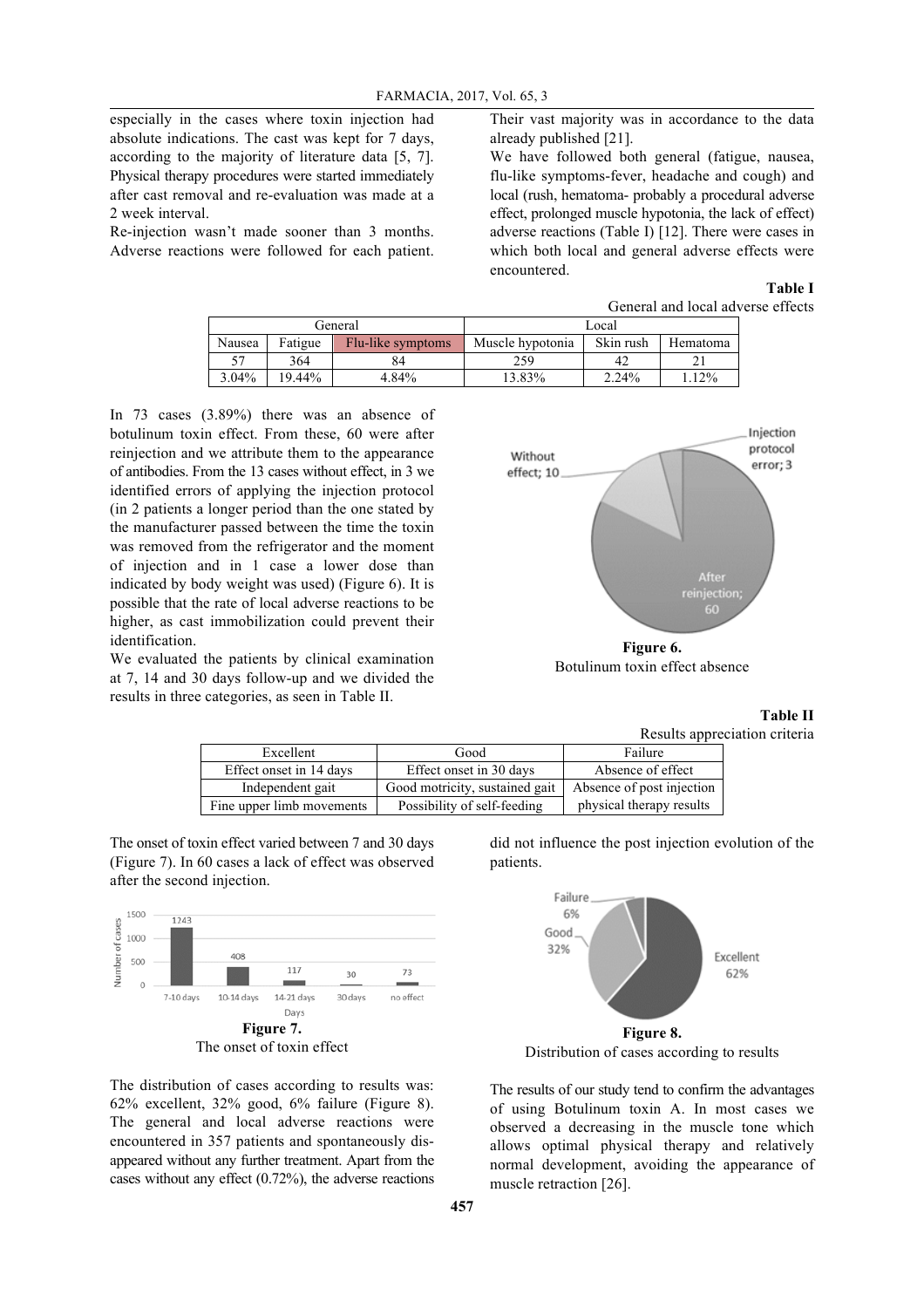Muscle hypotonia, as an adverse reaction, was determined after cast removal and consisted of a decrease of muscle strength with 1 degree (measured on the scale of muscle strength). Disappearance of muscle hypotonia was spontaneous and concurrent with the start of physical therapy. In the cases of re-injection there was no case of muscle hypotonia. Some patients experienced nausea, adverse effect mentioned by the manufacturer but not found in most of the literature. Other patients experienced both nausea and vomiting but are difficult to link the appearance of these symptoms to either the product injected or the anaesthetic drugs.

Considering the outcome after Botulinum toxin administration, the results were divided into three appreciation criteria groups: Excellent, Good and Failure.

When dividing the results we took into consideration the time elapsed from the injection until the onset of the effect. We considered "excellent" the cases where the effect appeared within 14 days and the patient was able to sustain independent gait and gain fine upper limb movements. Even if the patients developed an independent gait after 14 days, we appreciated the results as being good. The study revealed that the patients, who benefited the most from the Botulinum toxin injection effects, were in the excellent group.

The injection effect is reversible putting us in the shelter of eventual diagnostic mistakes and in our study we have found no serious adverse reactions.

### **Conclusions**

Botulinum toxin injection in the spastic muscle groups is an alternative to surgery and alcoholization of the nervous filets. Along with orthopaedic and recovery treatment, in most cases, the results are very good. In order to obtain the best effect, storage, transport and injection protocols must be respected. In most cases, re-injection will be necessary but only after 3 months.

The most important side effects that occurred were discrete muscle fatigue which disappeared within the first 24 hours after physical therapy was started and nausea that disappeared in 24 - 48 hours. The majority of side effects did not require additional treatment, local adverse reactions being less frequent than general.

There have been few cases in which botulinum toxin had no effect, most of them being at re-injection.

### **References**

- 1. Anderson T.J., Rivest J., Stell R., Steiger M.J., Botulinum toxin treatment of spasmodic torticollis. *J. Royal Soc. Med.*, 1992; 85: 524-529.
- 2. Andreescu N., Nussbaum L., Hogea L.M., Grădinaru R., Muntean C., Ștefănescu R., Puiu M.,

Antipsychotic treatment emergent adverse events in correlation with the pharmacogenetic testing and drug interactions in children and adolescents with schizophrenia and bipolar disorder. *Farmacia*, 2016; 64(5): 736-744.

- 3. Angela Nieuwenhuys, Eirini Papageorgiou, Todd Pataky, Tinne De Laet, Guy Molenaers, Literature Review and Comparison of Two Statistical Methods to Evaluate the Effect of Botulinum Toxin Treatment on Gait in Children with Cerebral Palsy. *PLoS One*, 2016; 11(3): e0152697.
- 4. Bentivoglio A.R., Del Grande A., Petracca M., Ialongo T., Ricciardi L., Clinical differences between botulinum neurotoxin type A and B. *Toxicon.*, 2015; 107(Pt A): 77-84.
- 5. Boyd R., Graham K., Botulinum toxin A in the management of children with cerebral palsy. *Eur. J. Neurology*, 1997; 4: S15-S22.
- 6. Carr L.J., Cosgrove A.P., Gringras P., Position paper on the use of botulinum toxin in cerebral palsy. UK Botulinum Toxin and Cerebral Palsy Working Party. *Arch. Dis. Child*, 1998; 79: 271.
- 7. Cosgrove A.P., Carvy I.S., Graham H.K., Botulinum toxin in the management of the lower limb cerebral palsy. *Develop. Med. Child Neuro.*, 1994; 36: 386-396.
- 8. Cosgrove A.P., Graham H.K., Botinum toxin A prevents the development of contractures in hereditary spastic mouse. *Develop. Med. Child Neuro.*, 1994; 22: 497-501.
- 9. Eyong K.O., Foyet H.S., Eyong C.A., Sidjui L.S., Yimdjo M.C., Nwembe S.N., Lamshöft M., Folefoc G.N., Spiteller M., Nastasa V., Neurological activities of lapachol and its furano derivatives from *Kigelia africana*. *Medicinal Chemistry Research*, 2013; 22 (6): 2902-2911.
- 10. Eun Sook Park, Eungeol Sim, Dong-Wook Rha, Soojin Jung Yonsei, Architectural Changes of the Gastrocnemius Muscle after Botulinum Toxin Type A Injection in Children with Cerebral Palsy. *Med. J.*, 2014; 55(5): 1406-1412.
- 11. Herring J.A., Tachdjan's Pediatric Orthopaedics 5<sup>th</sup> edition; Ed. Elsevier 2014; e15.
- 12. Izabela Blaszczyk, Nazli Poorsafar Foumani, Christina Ljungberg, Mikael Wiberg, Questionnaire about the Adverse Events and Side Effects Following Botulinum Toxin A Treatment in Patients with Cerebral Palsy. *Toxins (Basel)*, 2015; 7(11): 4645-4654.
- 13. Ja Young Choi, Soojin Jung, Dong-wook Rha, Eun Sook Park, Botulinum Toxin Type A Injection for Spastic Equinovarus Foot in Children with Spastic Cerebral Palsy: Effects on Gait and Foot Pressure Distribution. *Yonsei Med. J.*, 2016; 57(2): 496-504.
- 14. Kay R.M., Rethlefsen S.A., Fern-Buneo A., Wren T.A., Skaggs D.L., Botulinum toxin as an adjunct to serial casting treatment in children with cerebral palsy. *J. Bone Joint Surg. Am.*, 2004; 86-A(11): 2377-2384.
- 15. Koman L.A., Mooney J.F.3rd, Smith B.P., Botulinum toxin type A neuromuscular blockade in the treatment of lower extremity spasticity in cerebral palsy: a randomized, double-blind, placebo controlled trial. BOTOX Study Group. *J. Pediatr. Orthop.*, 2000; 20: 108.